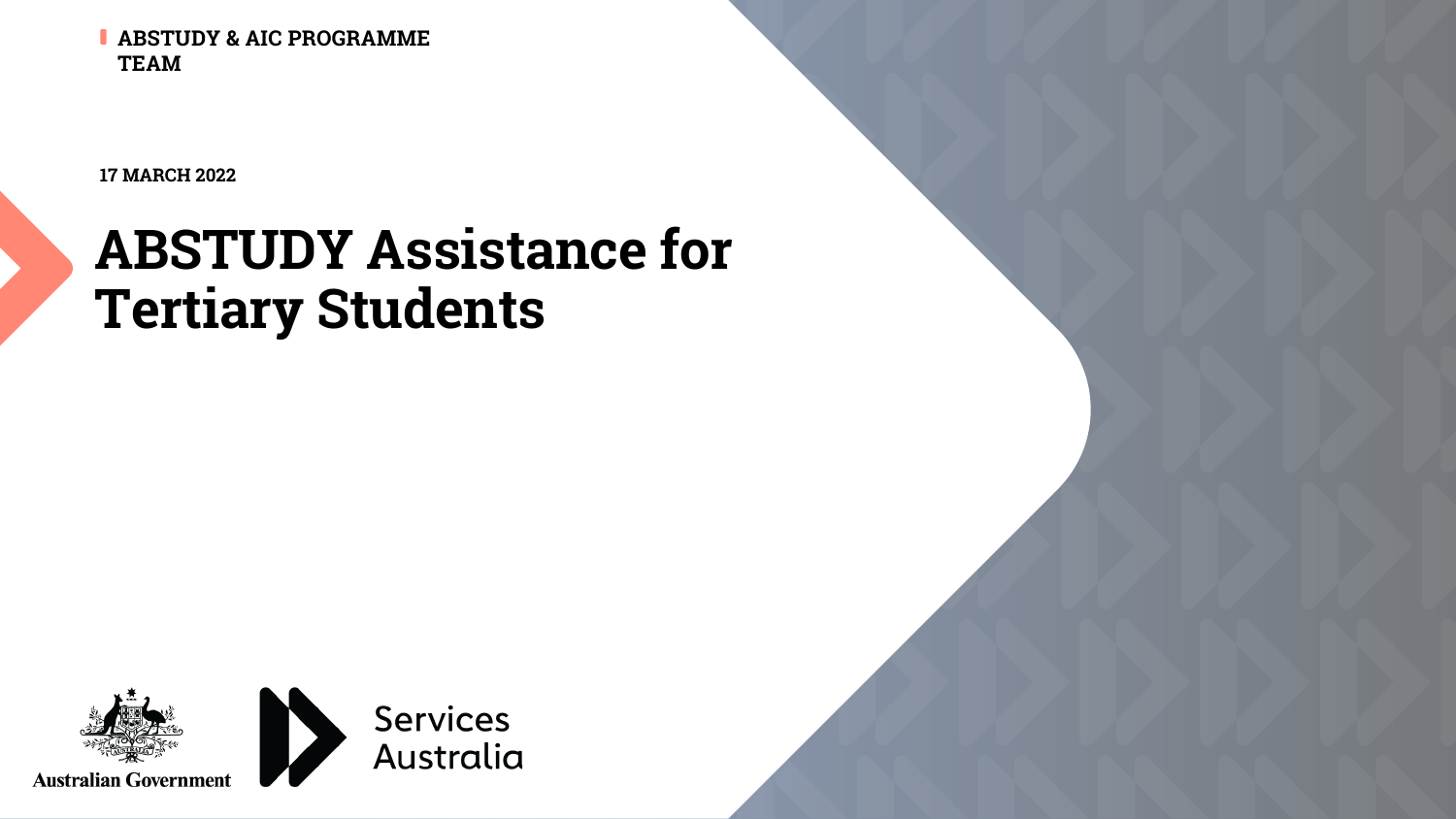#### **LIVING ALLOWANCE**

- **A fortnightly payment intended for assistance in meeting the day-to-day living costs of the student**
- **Living Allowance is** *means tested* **Student income, Partner income student)**
- **The rate of Living Allowance is dependent on the student's circumstances – [this includes thi](https://www.servicesaustralia.gov.au/individuals/services/centrelink/abstudy-incidentals-allowance)ngs such as**  a[ge, living at home, living away f](https://www.servicesaustralia.gov.au/individuals/services/centrelink/rent-assistance)rom home, independent, partnered,
- **See Living Allowance rates**



**ABSTUDY ASSISTANCE FOR TERTIARY STUDENTS 17 MARCH 2022 2**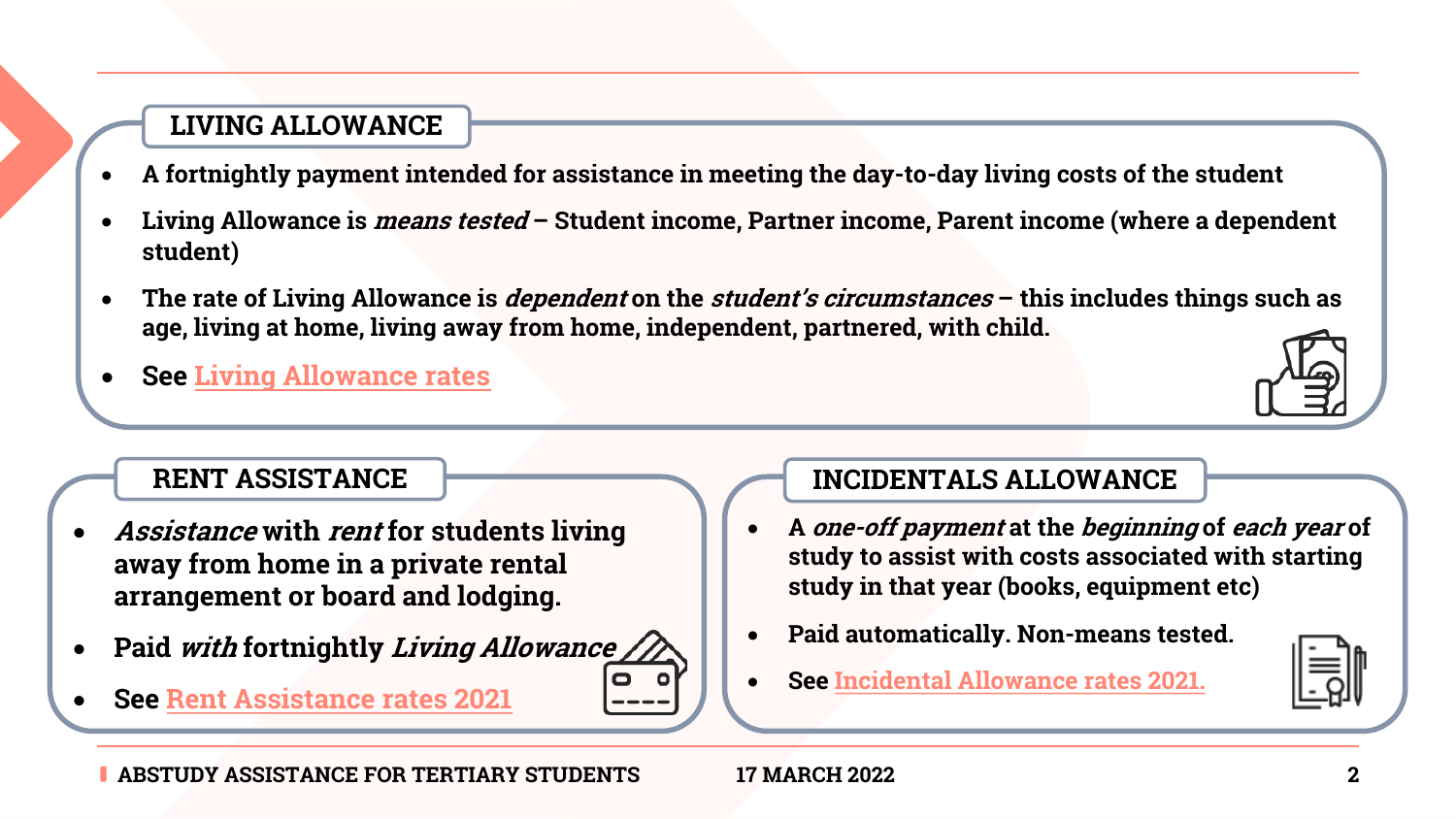## **FARES ALLOWANCE**

Assistance for students, who need to *live away from home* to study, to keep **community.**

**Fares Allowance assistance includes:**

- Travel between home [and th](https://www.servicesaustralia.gov.au/individuals/services/centrelink/abstudy-fares-allowance)e place of study at the beginning and e
- *Return travel* during the year if studying a course greater than 1 semester
- **Travel for students who completed secondary studies in the previo to undertake an orientation exercise on campus.**
- **Travel for compassionate reasons to return to the home community for circumstances such as a funeral,**  illness of the student or family member or a the student needs to at **Aboriginal or Torres Strait Islander lore or kinship obligations**
- **Travel to complete Graduation.**
- In some circumstances a person can travel with a student (e.g. pare
- If the journey requires overnight stop mid-journey, meals and acco
- **Fares Allowance assistance**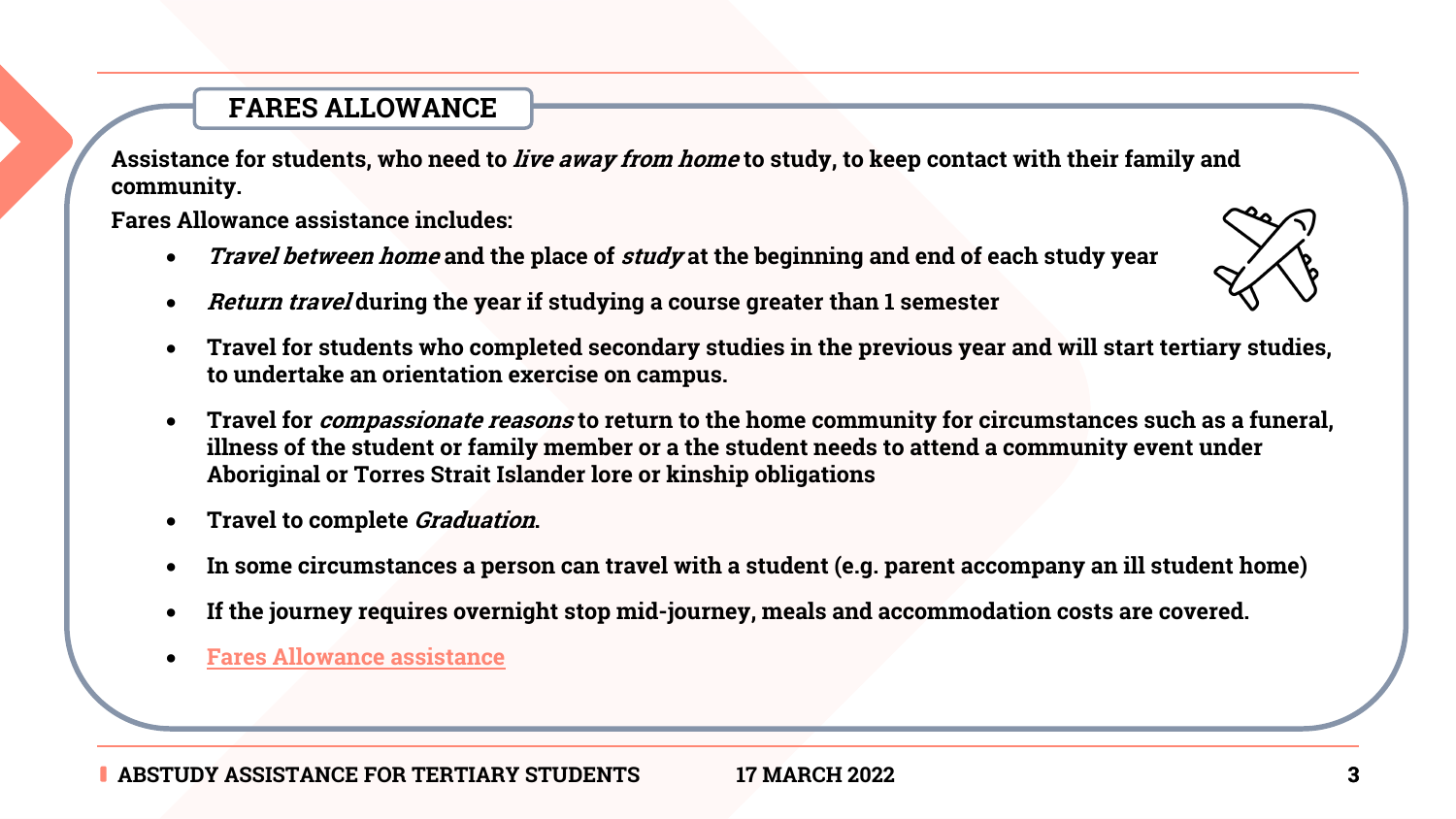## **RELOCATION SCHOLARSHIP**

- **The purpose of the Relocation Scholarship is to provide lump sum assistance to students** who have to *live away* from home to study, to assist **establishing new accommodation at the study location.**
- **Reg[ional and remote students rel](https://www.servicesaustralia.gov.au/individuals/services/centrelink/relocation-scholarship/how-much-you-can-get)ocating to any area, and metropolity relocating to study at a regional location are eligible.**
- **To be eligible, a student must be** *approved* **to live away from types of Independent status**
- Paid *automatically* upon approval of ABSTUDY claim. Differe first year away from home, and then in the second and subse **home.**
- A student cannot access both an Indigenous CAS under the Indigenous CAS **Program and a Relocation Scholarship for the same period.**
- **See Relocation Scholarship rates**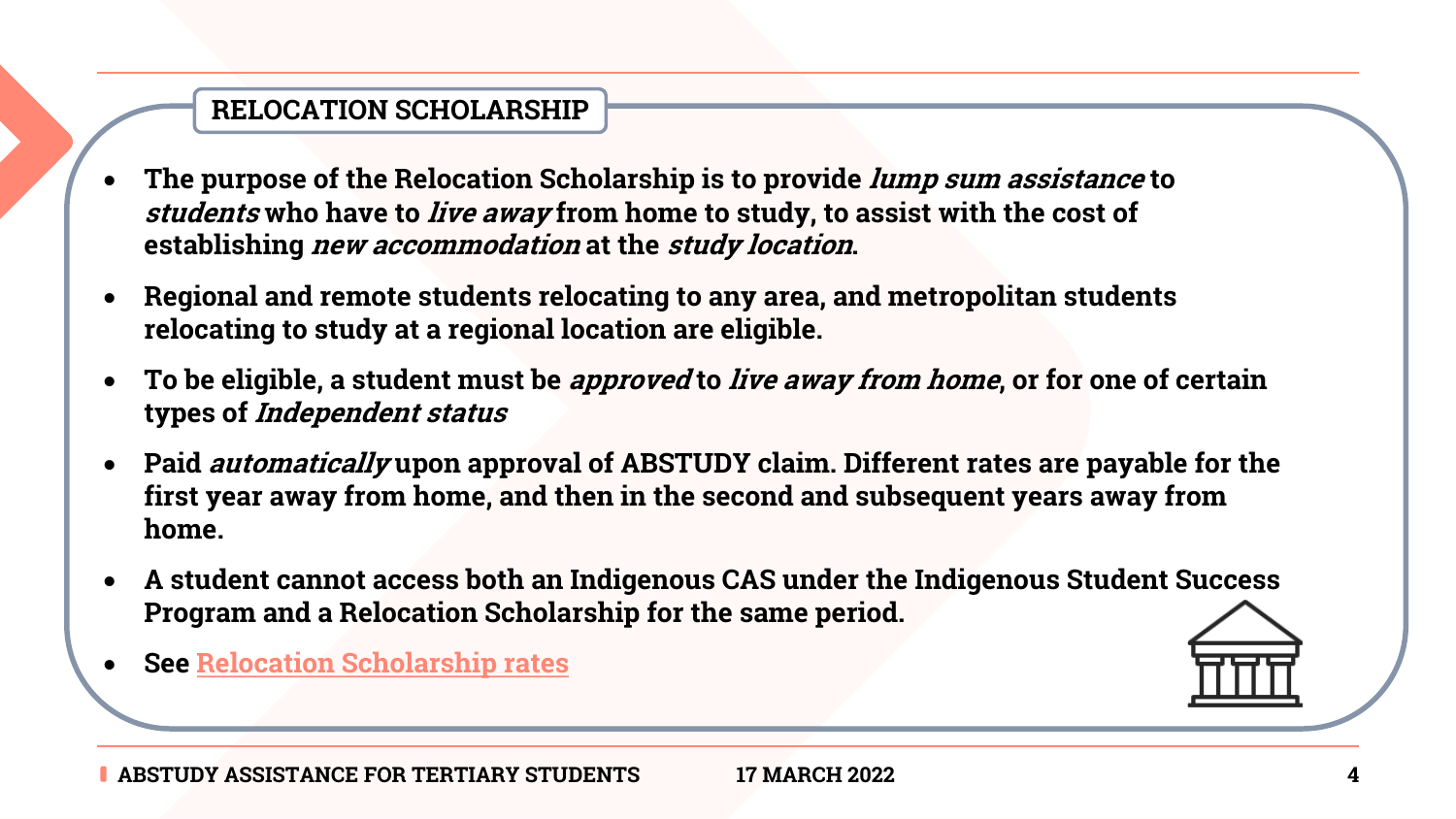#### **START-UP LOAN**

- **The [purpose of the Student Star](https://www.servicesaustralia.gov.au/individuals/services/centrelink/student-start-loan)t-up Loan (SSL) is to providently university students in** *approved scholarship courses* **to as: text books and specialised equipment.**
- **The loan is optional, and eligible students are sent an offer for the loan**
- **SSL must be** *repaid* **through the** *tax system* **once the recipi a threshold determined by the Australian Taxation Office ( arrangement currently applies to HECS-HELP loans).**
- **A student cannot access both an Indigenous CECS under the Indigenous Student Success Program and a SSL for the same period.**
- **See Student Start-up Loan rates**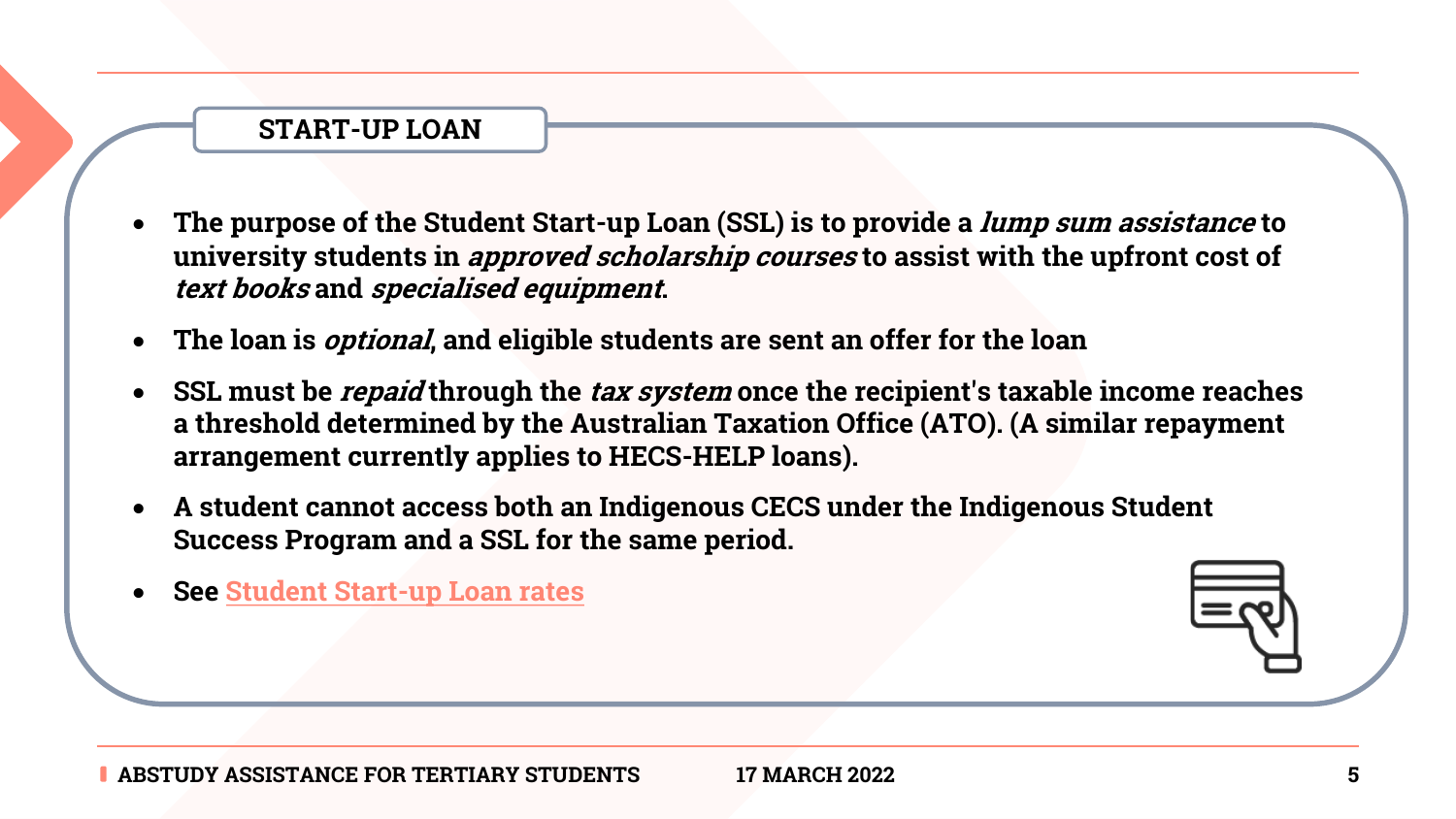## **RESIDENTIAL COST OPTION**

- **Residential Cost Option (RCO) is a** *choice* **for** *how to receive***.** for accommodation and meals when staying in a residential
- **The residential accommodation can be** *on-campus***, or** *off ca.* **or i[n a hostel](https://www.servicesaustralia.gov.au/individuals/services/centrelink/abstudy-living-allowance/how-manage-your-allowance/residential-costs-option)**
- **Available for students who qualify for at least \$1 of Living Allowance**
- For the period that the student is in the residential college, t **College, and the student receives \$41.60 per fortnight.**
- For periods the student is not in residence (at home over vac **Living Allowance is payable to the student.**
- **If a student spends the vacation period in residence those**
- **Scholarships –** *Other government scholarships* paid for the **do** *exclude access* **to** *RCO***. This includes the Indigenous CAS**

• **See Residential Cost Option**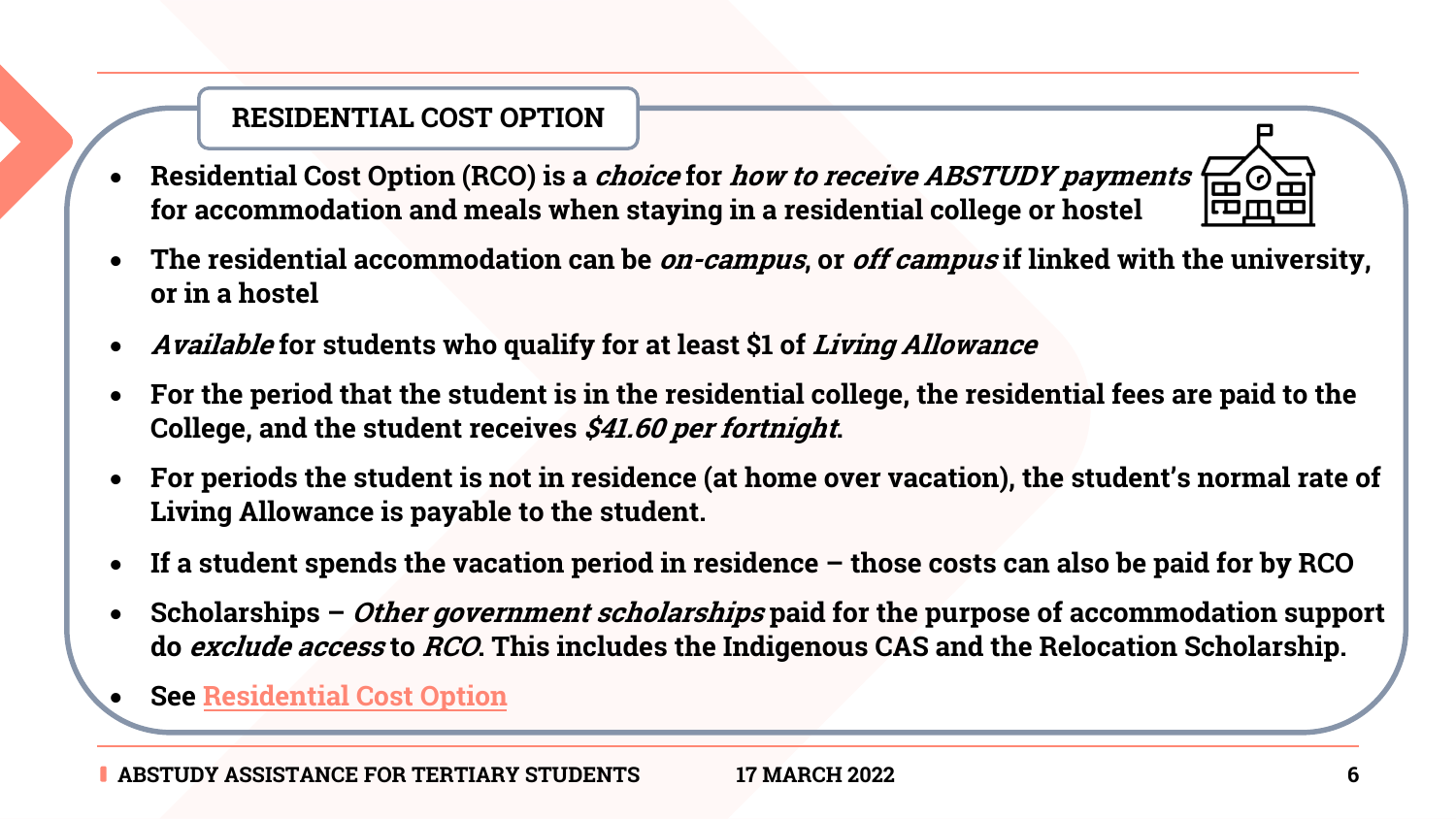## **RESIDENTIAL COST OPTION CONTINUED**

The total value of a residential cost option can add up to valu weeks of the Living Allowance and Rent Assistance. Anythin value – dependent on the student and college circumstances Assistance and a Relocation Scholarship for an 18yo is appro

#### **FOR CONSIDERATION**

**Can be a great arrangement for the student:**

- **Residential fees can be between \$300-\$900 a week depending on the accommodation package and inclusion of meals. That can add up to between \$15-\$35,000 per year of residential costs that can be payable by ABSTUDY.**
- **Plus a student is paid \$41.60 during the period in residence, and is paid Living Allowance for periods out of residence.**

**Key things to const** 

**Consider when RCO may not** college which to help detern

**There are some tl** 

- Insurances, bo
- **A** student can **CAS or Relocation Student has to**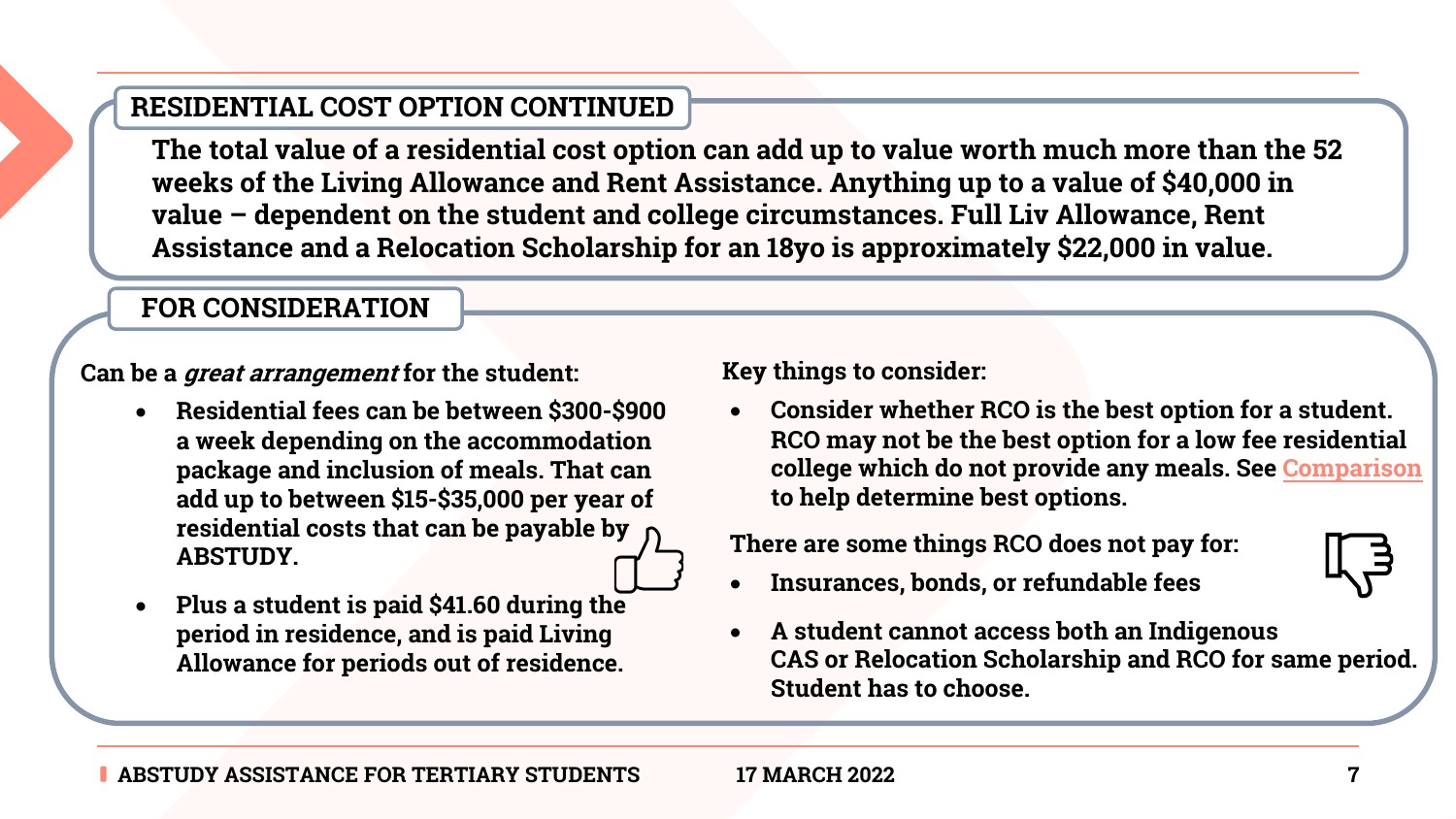# **OTHER SOURCES OF SUPPORT**

### **EARNINGS:**

- **A** student can earn up to \$*437 per fortnight* in personal in **to ABSTUDY Living Allowance.**
- Any fortnight a student earns less than \$437, the unused credit in the Student Income Bank. Credits accumulate **s** \$437) will reduce the credits before impacting Living All**o**
- **See Personal Income test and Income Bank.**

#### **SCHOLARSHIPS:**

- Various non-government scholarships are available for straining the university  $\bf{V}$ **benevolent organisations. This supports study and living costs.**
- **These scholarships are usually called Equity and Merit s**
- **Scholarship income is taken into account as part of the student Personal Income is taken into account as part of the s**
- But the first \$8355 (annually) of an E&M Scholarship is exampted **Personal Income Test and does not affect the rate of Living Allowance.**